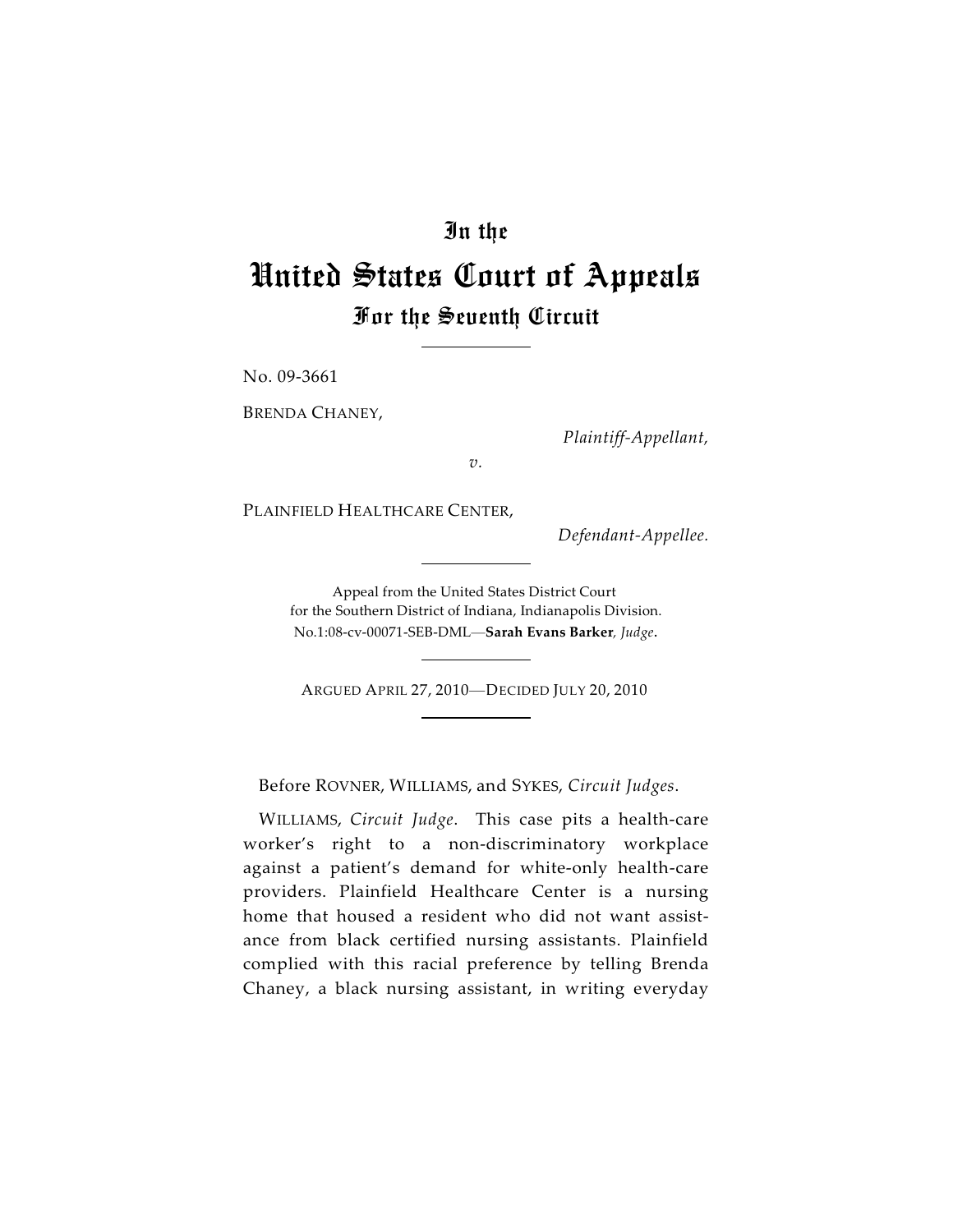that "no black" assistants should enter this resident's room or provide her with care.

Chaney brought this action under Title VII of the 1964 Civil Rights Act. She claims that Plainfield's practice of acceding to the racial biases of its residents is illegal and created a hostile work environment. She also asserts that Plainfield fired her because she was black. The Equal Employment Opportunity Commission, as amicus, agrees, and together they urge reversal of the district court's grant of summary judgment to Plainfield. Because the racial preference policy violates Title VII by creating a hostile work environment and because issues of fact remain over whether race motivated the discharge, we reverse the district court's order.

#### **I. BACKGROUND**

Since Plainfield Healthcare Center ("Plainfield") prevailed on summary judgment, we recount the facts in the light most favorable to Brenda Chaney, the non-movant. Plainfield hired Chaney as a nurse aide or certified nursing assistant ("CNA"). As a CNA, she was responsible for monitoring patients, responding to their requests for service, and generally assisting with their daily living needs. Plainfield detailed Chaney's daily shift duties on an assignment sheet that she and other employees received upon arriving at work. The assignment sheet listed the residents in Chaney's unit and their corresponding care needs. It also featured a column with miscellaneous notes about each resident's condition. In the case of Marjorie Latshaw, a resident in Chaney's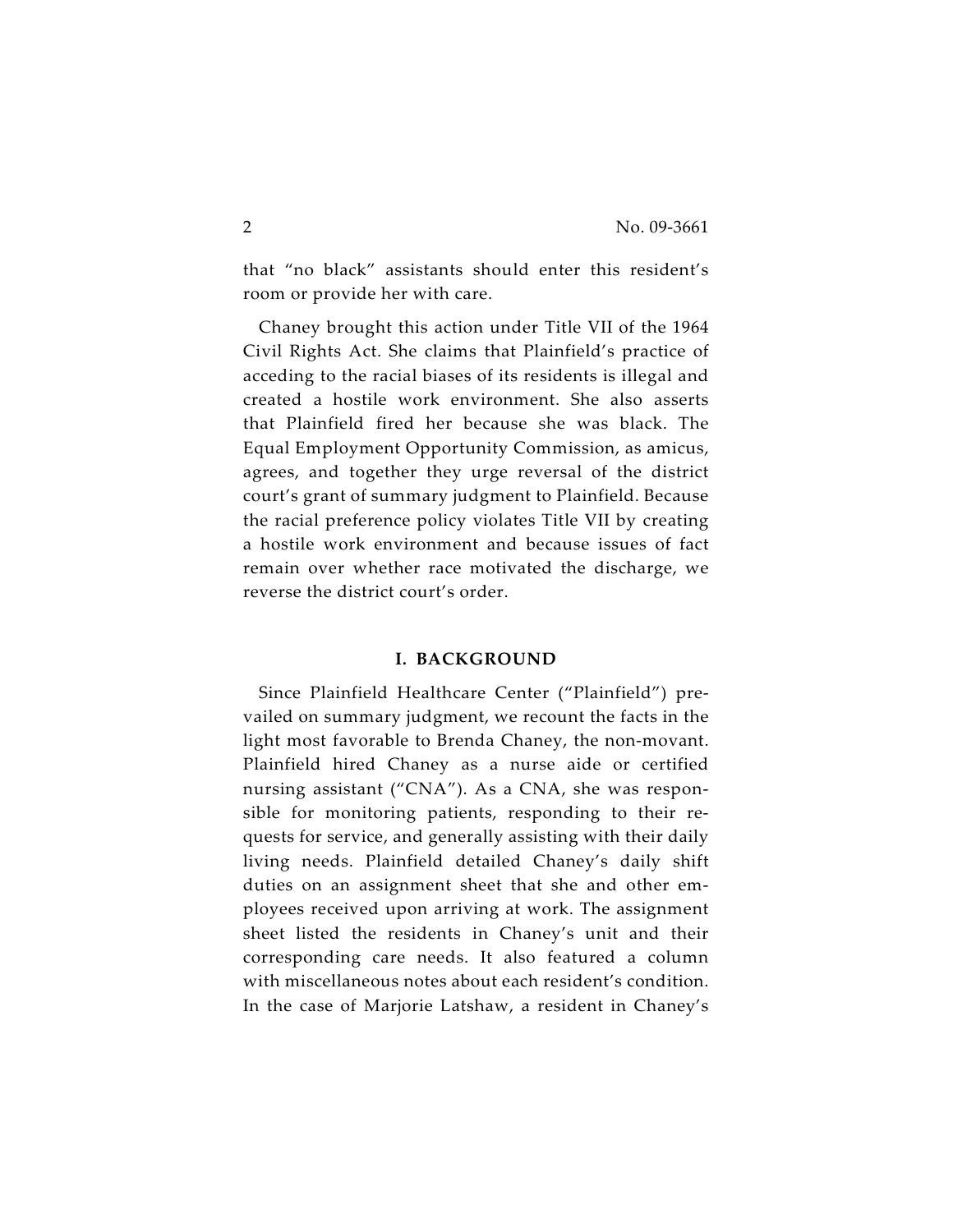unit, the sheet instructed nurse aides that Latshaw "Prefers No Black CNAs."

Plainfield acknowledges its policy of honoring the racial preferences of its residents in assigning health-care providers. Plainfield maintains it expected its employees to respect these racial preferences because it otherwise risked violating state and federal laws that grant residents the rights to choose providers, to privacy, and to bodily autonomy. Indeed, in its reply brief to the district court on summary judgment, Plainfield acknowledged that the assignment sheet for Chaney "banned" her from assisting Latshaw.

For fear of being fired, Chaney went along with the policy. Although Latshaw remained on her assignment sheet, Chaney reluctantly refrained from assisting her, even when she was in the best position to respond. Once, Chaney found Latshaw on the ground, too weak to stand. Despite wanting badly to help, Chaney had to search the building for a white CNA. Plainfield housed at least two other residents with a similar distaste for black CNAs. One refused Chaney's assistance in the shower, asking for a different nurse aide instead. On a separate occasion, a co-worker warned Chaney that another resident does not care for blacks. Emotionally, these race-based limitations depressed Chaney, who routinely left work "teary eyed."

Plainfield's practice of honoring the racial preferences of residents was accompanied by racially-tinged comments and epithets from co-workers. For instance, in the presence of a resident, a white nurse aide named Audria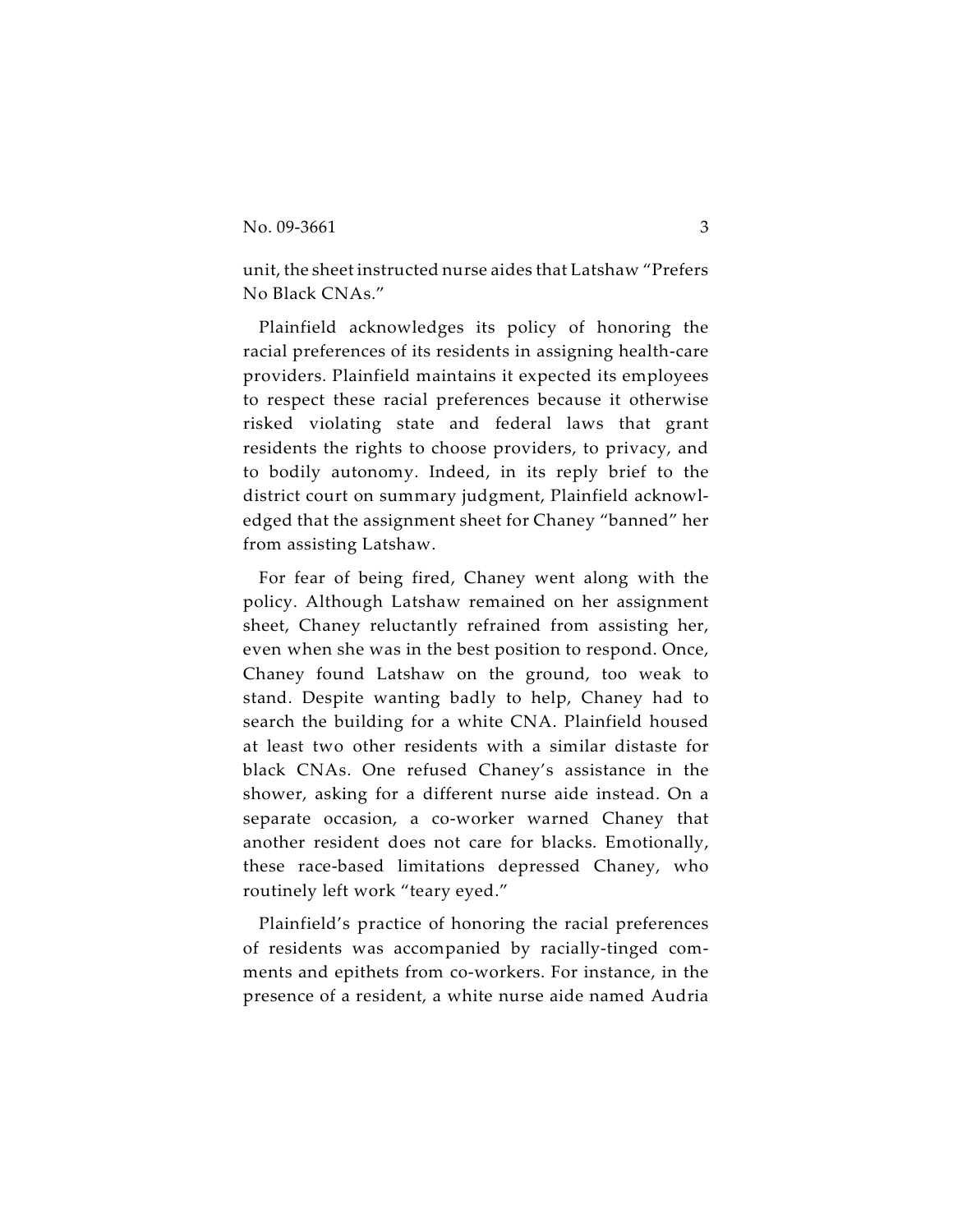called Chaney a "black bitch." Another time, a white coworker looked directly at Chaney and asked why Plainfield ". . . keep[s] on hiring all of these black niggers? They're not gonna stay anyway." The epithets were reported to the unit supervisor, Loretta Askew, who promised to address them. Although the epithets ceased, co-worker Audria continued to remind Chaney that certain residents were off limits because she was black. Chaney reported these comments to Askew, who renewed her promise to take care of it. Audria eventually left Chaney alone, but Plainfield's racial preference policy remained in place and continued to surface in conversations with other employees.

After Chaney had worked at Plainfield for just three months, Plainfield fired her. In the early morning on September 6, 2006, according to Nurse Cafouras who lodged the complaint that led to Chaney's discharge, a resident struggling to get out of bed had signaled a call light. Chaney and another CNA, C.J. Hart, were both positioned to respond but both initially refused. When Chaney ultimately came to the resident's room, Cafouras alleged that Chaney used profanity while lifting the resident onto her bedside commode—"she's shitting," Chaney supposedly said.

Cafouras's complaint was investigated concurrently by Askew, who normally investigated misconduct complaints in her unit, and John Reyes, the Director of Nursing. Askew was skeptical of the allegation, having never before heard Chaney use profanity at work. She investigated and learned that the resident's roommate,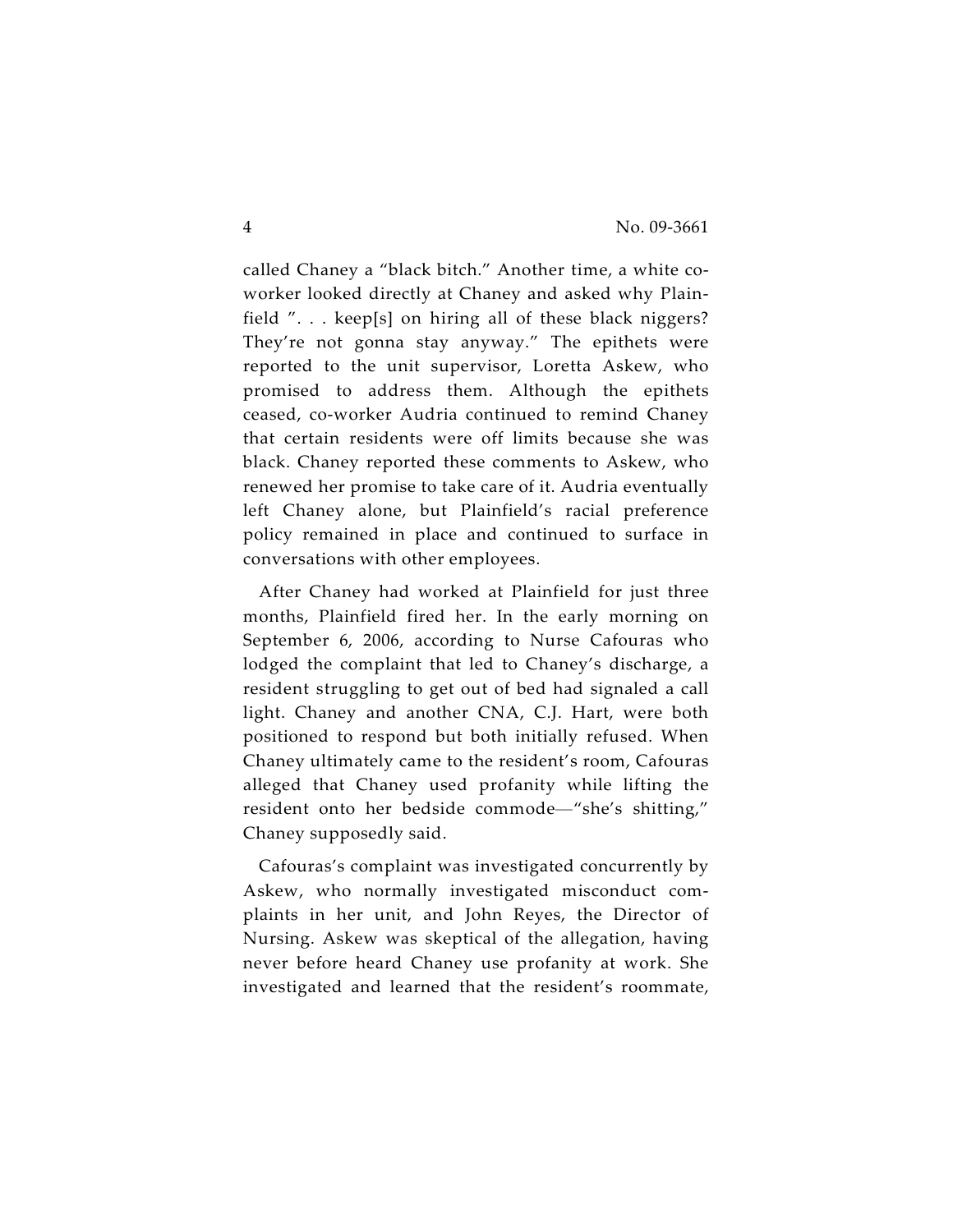a witness to the incident, did not hear Chaney use profanity. The record is silent as to whether the resident who signaled the call light heard Chaney use profanity. Askew relayed her findings, along with her skepticism, to Reyes. Although a full day had yet to pass since Cafouras filed her complaint, Reyes had resolved to fire Chaney. Hart, who heard the alarm but never responded, was not interviewed until two weeks after the incident. Hart was not disciplined even though the resident who signaled the alarm was in her unit, not Chaney's.

On the evening of September 6, 2006, Chaney was sent home when she arrived to work her regular night shift. The next morning, she received a short phone call from Plainfield's human resources manager, Donna Gray, informing her that she was terminated. At a post-termination meeting a few days later, Chaney alleges that Plainfield told Chaney that it fired her because she said the word "shitting" in the presence of a resident, and gave no other grounds for the firing. At this meeting, Chaney denied the charge and was invited to write her version of the events, but her termination was not overturned. Plainfield has since focused on other, independent grounds for her discharge: "bed alarm and call light infractions" and "not doing a shift change."

The district court entered summary judgment in favor of Plainfield on the claims of hostile workplace and discriminatory discharge. Although the court recognized that the comments from Chaney's co-workers had created a hostile work environment, it concluded that Plainfield avoided liability by responding promptly each time it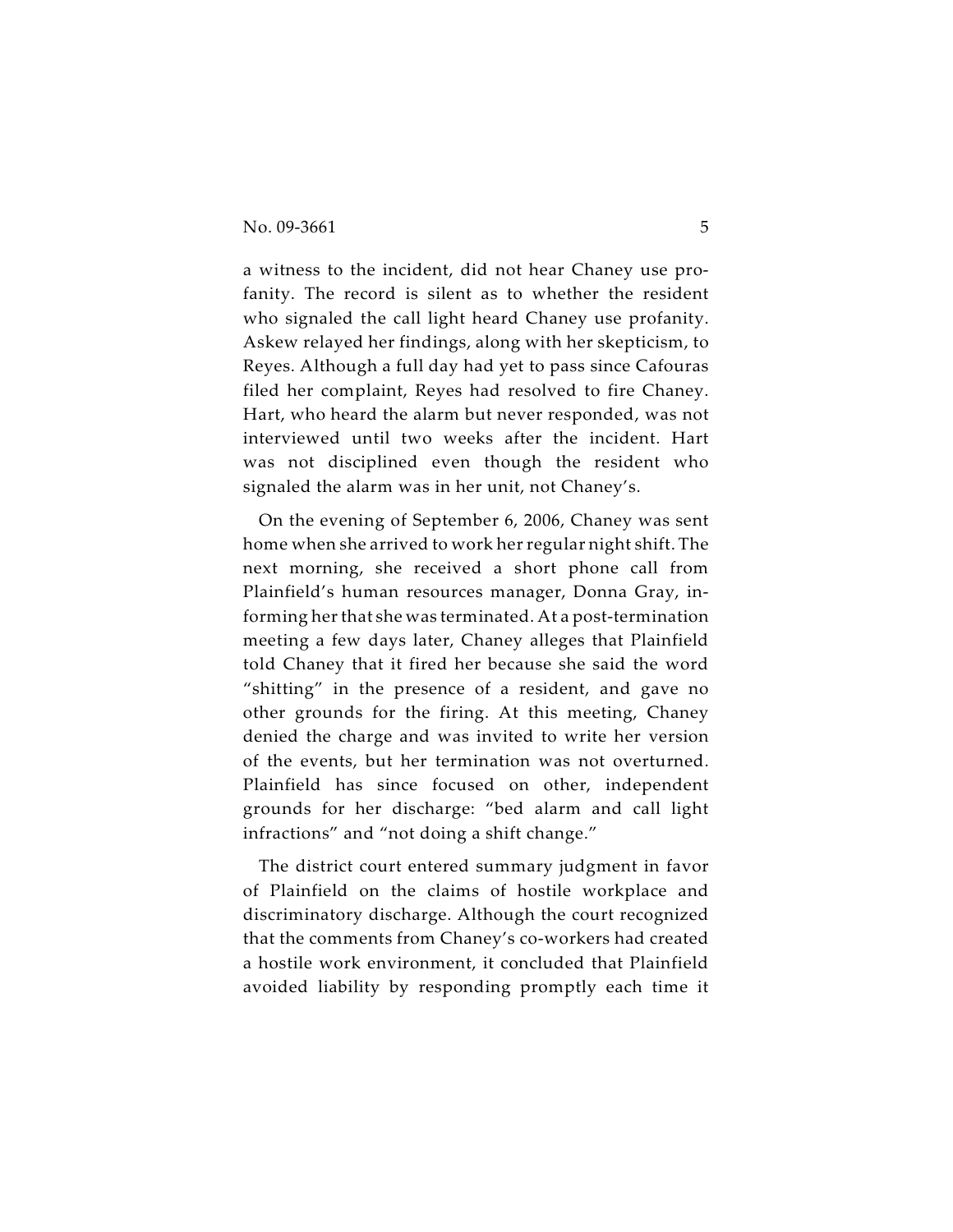received a complaint. Treating the racial preference policy as a separate claim of a hostile work environment, the court concluded that the note on Chaney's assignment sheet advising her of the "Prefers No Black CNAs" exclusion was reasonable given Plainfield's good-faith belief that ignoring the resident's preferences would have violated Indiana's patient-rights laws. As for Chaney's discriminatory-discharge claim, the court concluded that Chaney had failed to produce evidence from which an inference could be drawn that racial animus motivated Reyes's decision to fire her.

#### **II. ANALYSIS**

On appeal, Chaney and the EEOC argue that Plainfield's policy of acceding to the racial biases of its residents is an unlawful employment practice that, along with racial animosity from her co-workers, created an unremediated, racially hostile workplace. They also contend that she presented sufficient evidence to create a triable question of whether racial animus motivated her firing. We review the grant of summary judgment de novo, with the familiar standard that summary judgment should be granted if there is no genuine issue of material fact and the record shows that the law entitles the moving party to judgment. *Chaklos v. Stevens*, 560 F.3d 705, 710 (7th Cir. 2009).

### **A. Racially Hostile Workplace Claim**

Title VII prohibits employers from discriminating against any individual "with respect to his compensation, terms,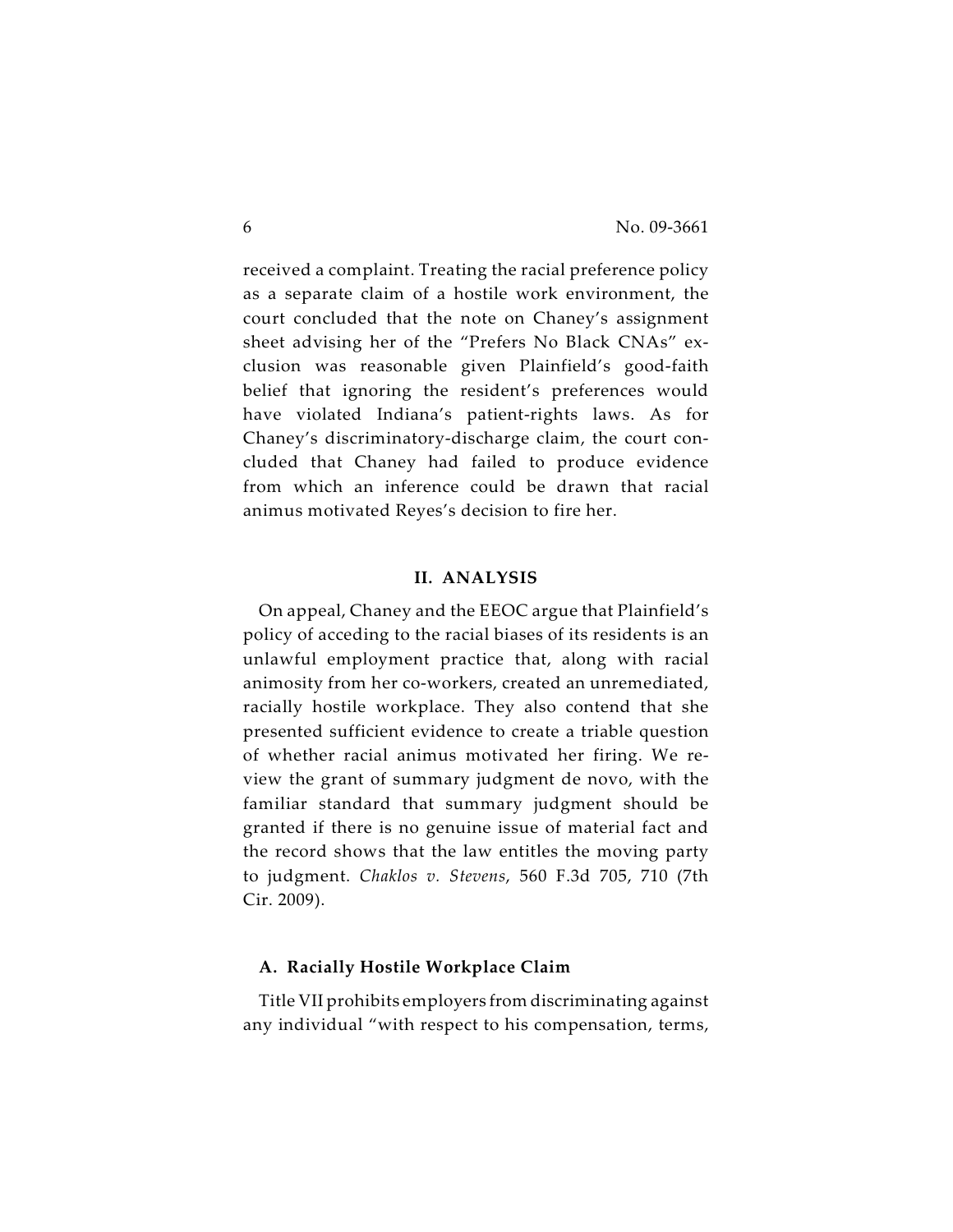conditions, or privileges of employment, because of such individual's race. . . ." 42 U.S.C. § 2000e-2(a)(1). In order to impose Title VII liability for a racially hostile workplace, a plaintiff must show: (1) the work environment was both subjectively and objectively offensive; (2) that the harassment was based on membership in a protected class; (3) that the conduct was severe or pervasive; and (4) that there is a basis for employer liability. *Mendenhall v. Mueller Streamline Co.*, 419 F.3d 686, 691 (7th Cir. 2005) (citations omitted).

We have no trouble finding that a reasonable person would find Plainfield's work environment hostile or abusive. In *Oncale v. Sundowner Offshore Services, Inc.*, the Supreme Court emphasized the importance of considering the entire context of the workplace. 523 U.S. 75, 81 (1998). Here, over the course of three months, coworkers called Chaney a "black bitch" and a "nigger" on multiple occasions. *Cf.*, *Rodgers v. Western-Southern Life Ins. Co.*, 12 F.3d 668, 675 (7th Cir. 1993) ("Perhaps no single act can more quickly alter the conditions of employment and create an abusive working environment than the use of an unambiguously racial epithet such as "nigger" by a supervisor in the presence of his subordinates.") (citations omitted). And in her deposition, Chaney alleges that more subtle racial slights and comments continued even after management was notified of the problem. Most importantly, Plainfield acted to foster and engender a racially-charged environment through its assignment sheet that unambiguously, and daily, reminded Chaney and her co-workers that certain residents preferred no black CNAs. Unlike white aides,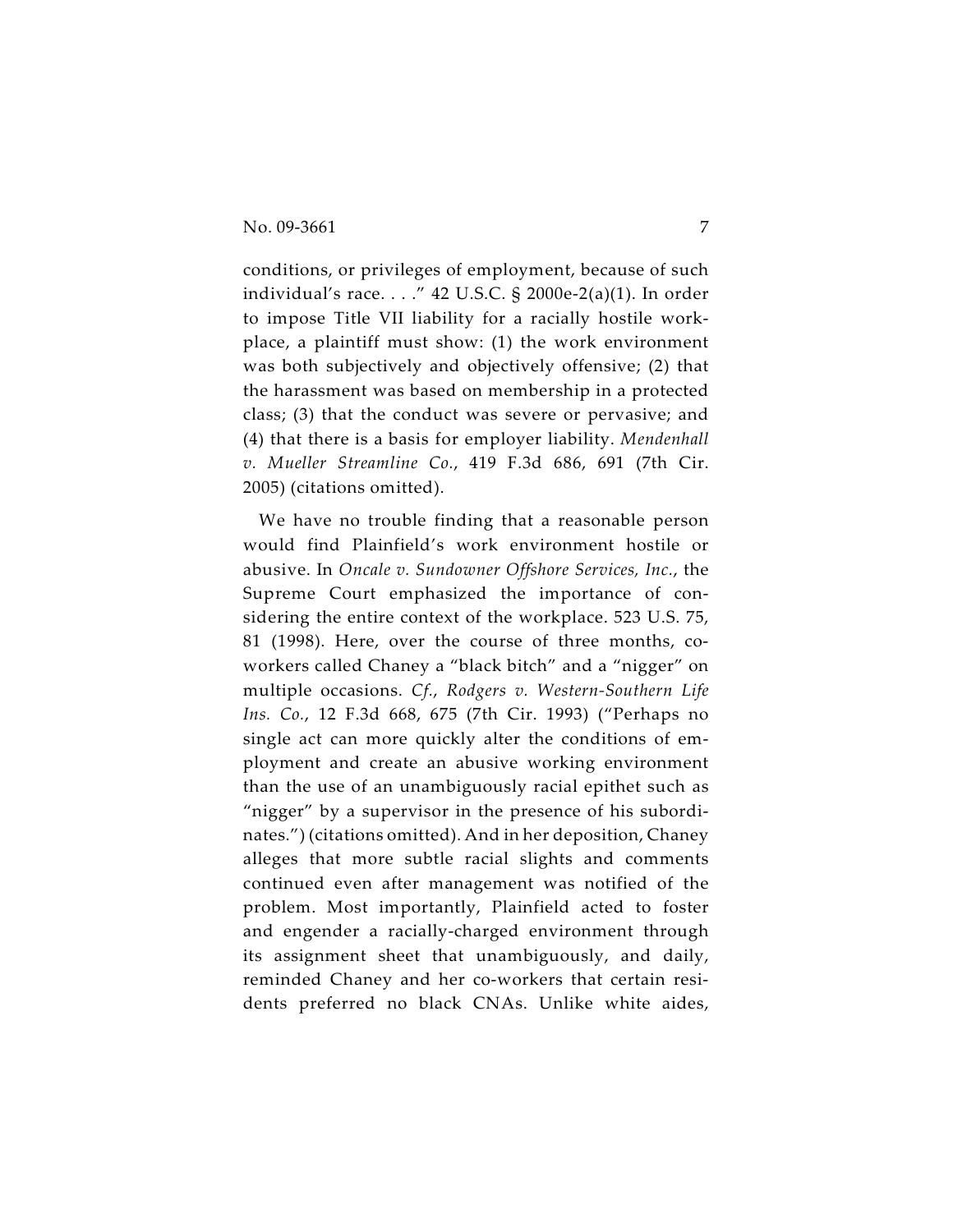Chaney was restricted in the rooms she could enter, the care that she could provide, and the patients she could assist. $^1$ 

Plainfield argues there is no basis for employer liability because its response to the racial epithets was adequate in stopping the harassment and that any subsequent comments were mere reminders of a particular resident's preference and not racially offensive. While it is true that Plainfield's actions stopped the use of the most vulgar racial epithets, we cannot agree that any further comments to Chaney about patients' racial preferences were innocent and objectively unoffensive. Nor can we agree that Plainfield's policy of acceding to patient preference, and expecting Chaney to adhere to its instructions, was reasonable. Plainfield claims this policy was necessary to comply with state and federal law.

It is now widely accepted that a company's desire to cater to the perceived racial preferences of its customers

 $1$  At oral argument, counsel for Plainfield denied that Plainfield prohibited Chaney from treating Latshaw. "The chart does not say," he explained, "Brenda Chaney, you can never treat this patient." Counsel's pro-defendant interpretation of the evidence violates the rules of inference on its motion for summary judgment, and flatly contradicts Plainfield's earlier judicial admission in its reply brief on summary judgment, where Plainfield maintained that "Chaney was not banned from doing her job, only from attending to Marjorie Latshaw." Dkt. 35 at 8. And counsel's statement also contradicts Plainfield's brief on appeal, where it similarly told us that Chaney had to keep away from Latshaw so that Plainfield could comply with federal and state law.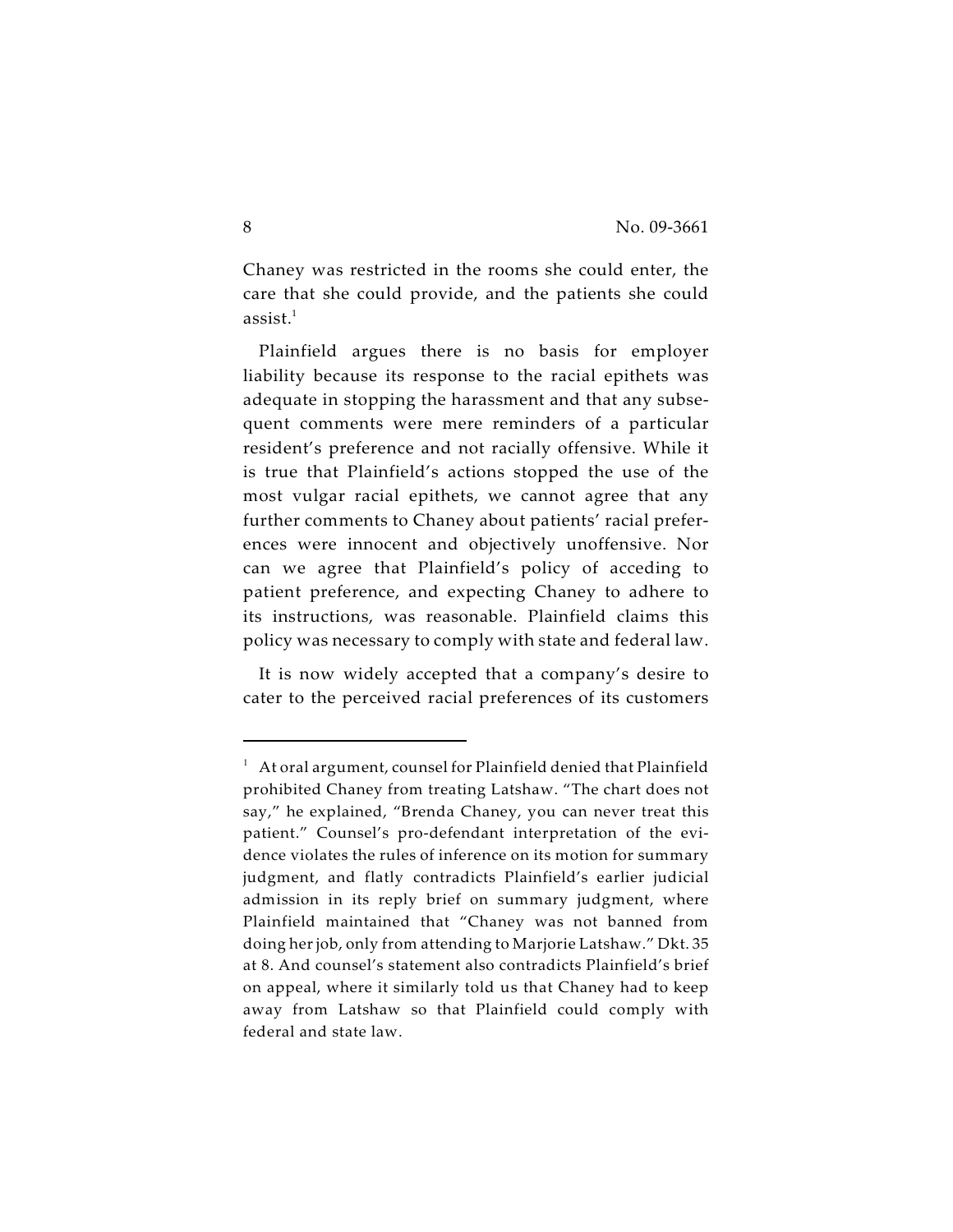is not a defense under Title VII for treating employees differently based on race. *See, e.g.*, *Johnson v. Zema Sys. Corp.*, 170 F.3d 734, 744 (7th Cir. 1999) (evidence of segregated sales force supported Title VII claim); *Ferrill v. The Parker Group, Inc.*, 168 F.3d 468, 477 (11th Cir. 1999) (employer's practice of assigning "get-out-the-vote" phone calls based on race violated Title VII); *see also Fernandez v. Wynn Co.*, 653 F.2d 1273, 1276-77 (9th Cir. 1981) (rejecting customer preference defense in sex discrimination context and relying on EEOC holding that Title VII does not permit the accommodation of the racially discriminatory policies of foreign nations ). Plainfield argues that this well-settled reading of Title VII does not apply—or should not apply—in the long-term care setting. It contends that long-term care facilities have obligations to their clients that place them in a different position from most employers. Plainfield is both a medical provider and a permanent home for hundreds of residents. The rights of those residents are secured by federal and state laws and a vast network of regulations that, according to Plainfield, it must honor before considering its Title VII obligations to its employees.

For support, Plainfield cites a line of Title VII cases permitting sex discrimination in the health-care setting. *See Jennings v. N.Y. State Office of Mental Health*, 786 F.Supp. 376, 383 (S.D.N.Y. 1992); *Local 567 Am. Fed'n of State, County, and Mun. Employees v. Michigan*, 635 F.Supp. 1010, 1013 (E.D. Mich. 1986); *Backus v. Baptist Med. Ctr.*, 510 F. Supp. 1191, 1193 (E.D. Ark. 1981); *Fesel v. Masonic Home of Del., Inc.*, 447 F.Supp. 1346 (D. Del. 1978) (*aff'd by* 591 F.2d 1134 (3d Cir. 1979)). Taken together, they hold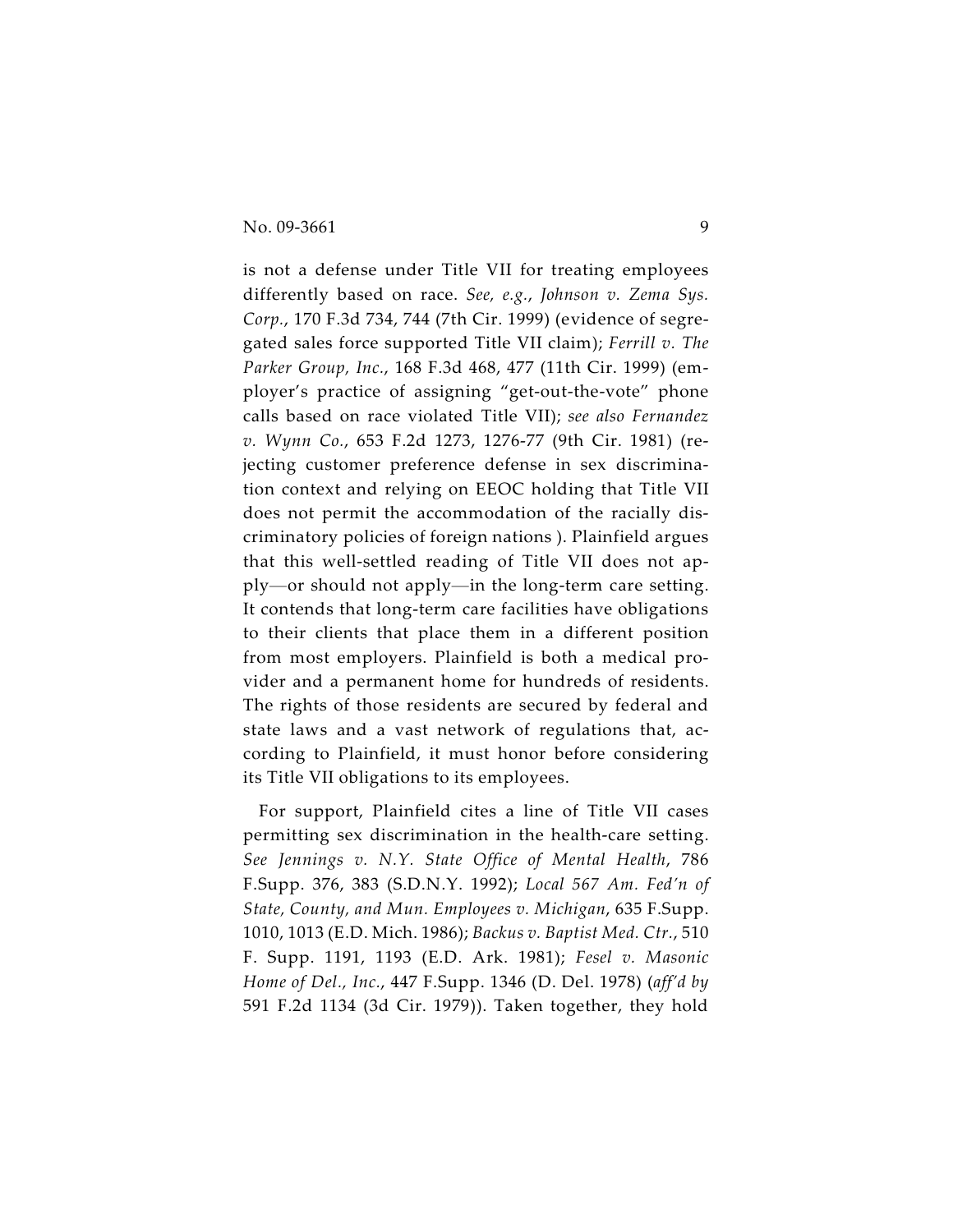that gender may be a legitimate criterion—a bona fide occupational qualification ("BFOQ")—for accommodating patients' privacy interests. It does not follow, however, that patients' privacy interests excuse disparate treatment based on race. Title VII forbids employers from using race as a BFOQ, *Rucker v. Higher Educ. Aids Bd.*, 669 F.2d 1179, (7th Cir. 1982), and Plainfield's cases allowing gender preferences in the health-care setting illustrate why. The privacy interest that is offended when one undresses in front of a doctor or nurse of the opposite sex does not apply to race. Just as the law tolerates same-sex restrooms or same-sex dressing rooms, but not white-only rooms, to accommodate privacy needs, Title VII allows an employer to respect a preference for same-sex heath providers, but not same-race providers.

Plainfield argues that even if Title VII does not expressly contemplate a patient-preference defense to race-based work assignments, Plainfield's policy is a reasonable and good-faith effort to comply with Indiana law and should be excused on that basis. Under Indiana regulations governing long-term care facilities, residents have a right to "choose a personal attending physician and other providers of services." 410 IND. ADMIN. CODE 16.2- 3.1-3(n)(1). If Plainfield's reading of the regulation (requiring it to instruct its employees to honor a patient's racial preferences) were correct, it would conflict with Title VII. When two laws conflict, one state, one federal, the Supremacy Clause dictates that the federal law prevails. U.S. CONST. art. VI, cl. 2; *Crosby v. Nat'l Foreign Trade Council*, 530 U.S. 363, 372 (2000). Had a resident sued Plainfield under the patient's rights provision, Title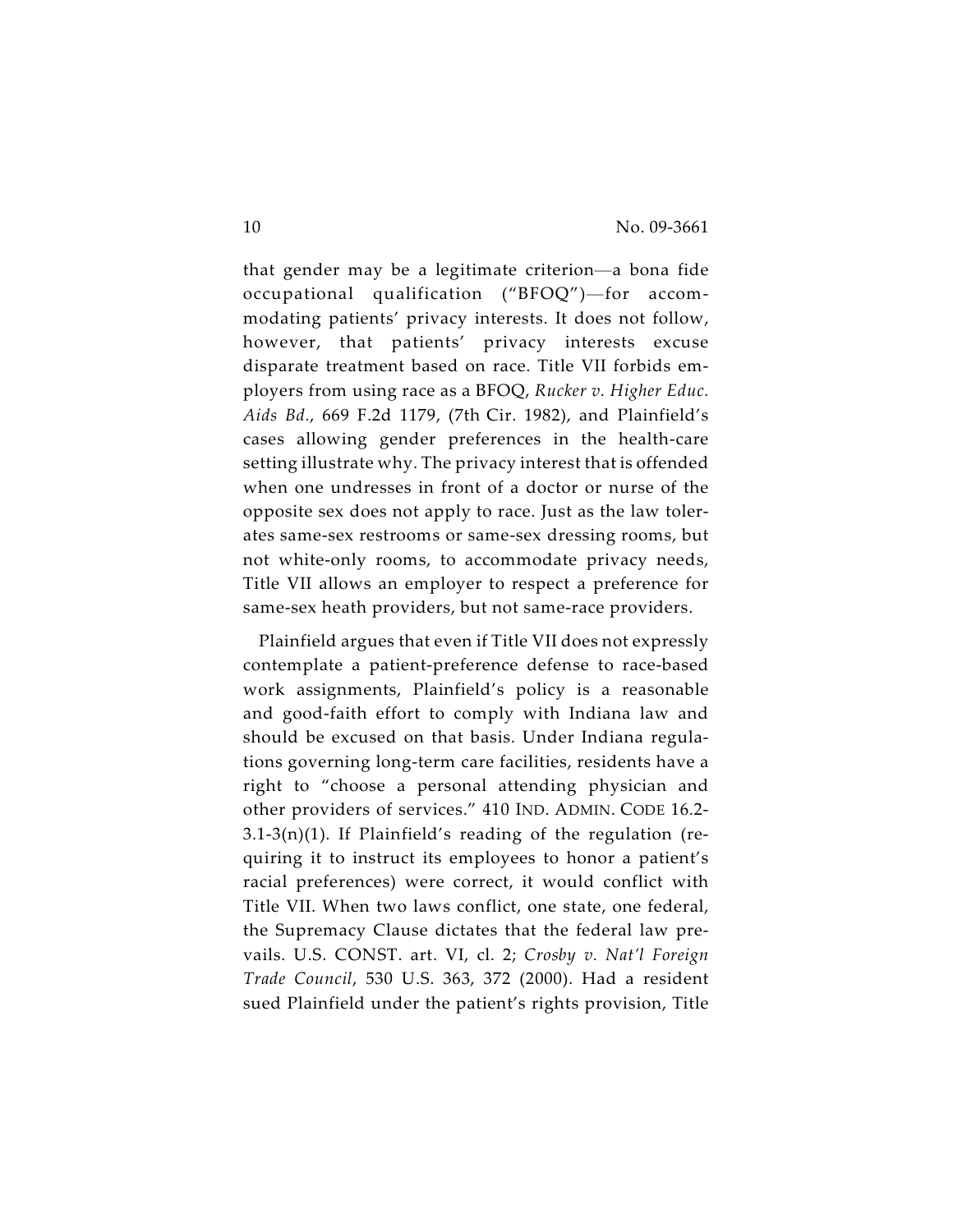VII would have supplied an affirmative defense. *See Howlett v. Rose*, 496 U.S. 356, 371-72 (1990); *see also Grann v. City of Madison*, 738 F.2d 786, 792 (7th Cir. 1984). Title VII does not, by contrast, contain a good-faith "defense" that allows an employer to ignore the statute in favor of conflicting state law.

In any event, Indiana's regulations do not require Plainfield to instruct its employees to accede to the racial preferences of its residents. The regulations merely require Plainfield to allow residents access to health-care providers of their choice. 410 IND.ADMIN.CODE  $16.2-3.1-3(n)(1)$ . If a racially-biased resident wishes to employ at her own expense a white aide, Indiana law may require Plainfield to allow the resident reasonable access to that aide. But the regulations do not say that a patient's preference for white aides that *Plainfield* employs trumps Plainfield's duty to its employees to abstain from race-based work assignments.

Plainfield's reading of Indiana regulations is also untenable because it puts Plainfield at risk of violating duties of medical care that it owes its residents. A potential violation could have occurred when Chaney, adhering to Plainfield's policy, reluctantly left Latshaw on the floor so she could search the building for a white nurse aide rather than immediately attend to her needs. Plainfield's claim of "good-faith" appears less than compelling as a factual matter as well. If Plainfield was worried that dishonoring race-based work preferences risked violating Indiana's regulations, it could have asked Indiana's State Department of Health whether state law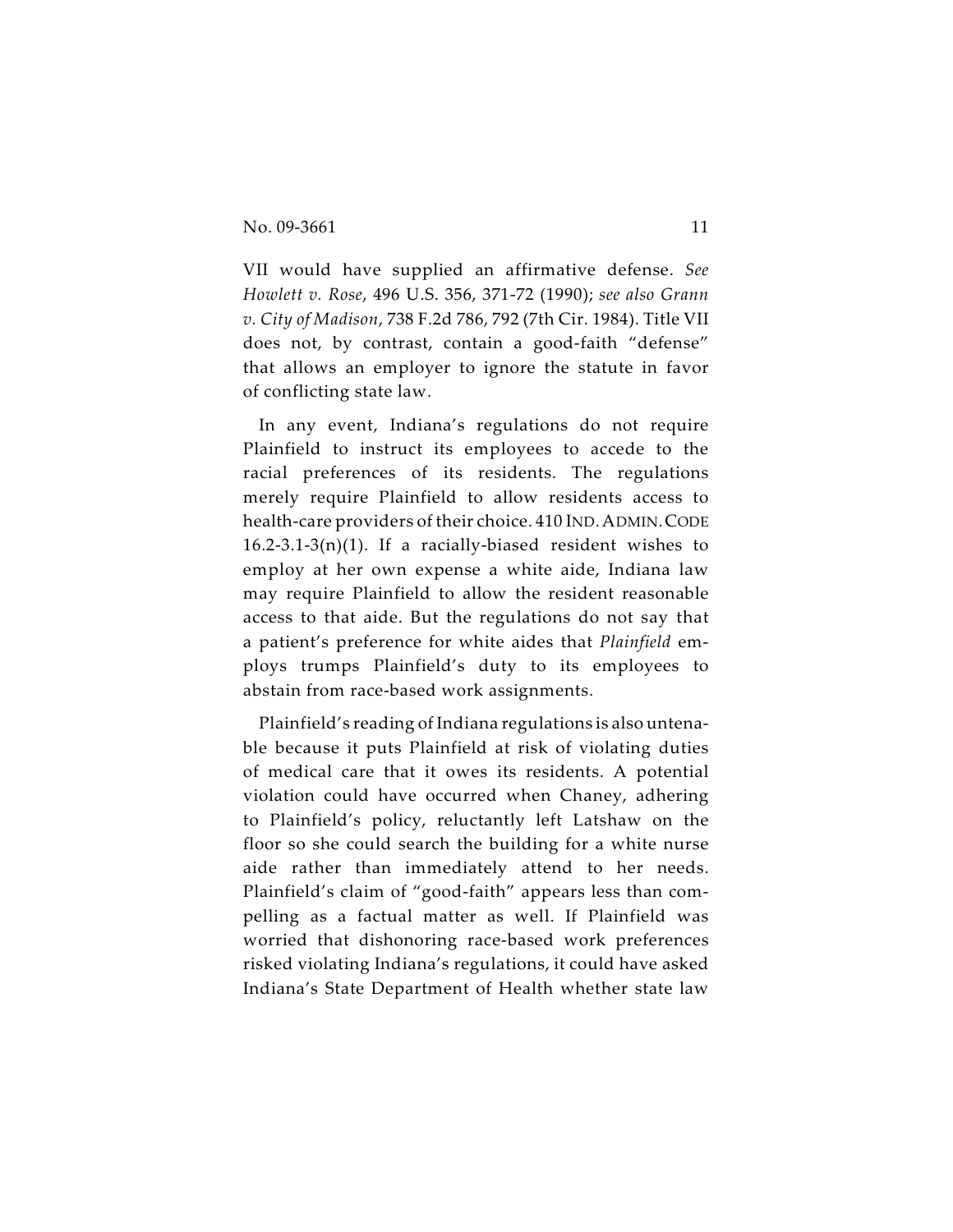required Plainfield to direct its employees to cater to its residents' racial preferences. The record does not show an attempt to seek such guidance.

Plainfield's next argument that the racial preference policy was required under federal law is also not persuasive. Plainfield relies primarily on three sections of the Medicare Act. The first, 42 U.S.C. § 1395, states that "Nothing in this subchapter" shall interfere with the practice of medicine. "[T]his subchapter" refers to the Medicare Act, not, as Plainfield suggests, the federal employment-rights law. Similarly off the mark is Plainfield's reliance on 42 U.S.C. § 1395a. That provision merely reminds Medicare beneficiaries that federal law does not preclude them from using providers that have opted out of Medicare. Finally, Plainfield relies on 42 U.S.C. § 1395i, which provides that Medicare beneficiaries in long-term care facilities have a right to choose "a personal attending physician." The law is silent about a beneficiary's right to choose *other* service providers, such as CNAs. Moreover, as with the Indiana regulation, even if the law extended to other service providers, it would merely require Plainfield to allow residents access to them, rather than obligate Plainfield to institute race-based work practices.

Plainfield also defends the racial preference policy on a practical level: without it, Plainfield risks exposing black employees to racial harassment from the residents and, in turn, exposing itself to hostile workplace liability. It adds, without providing authority, that discharging a racially hostile resident to avoid exposing employees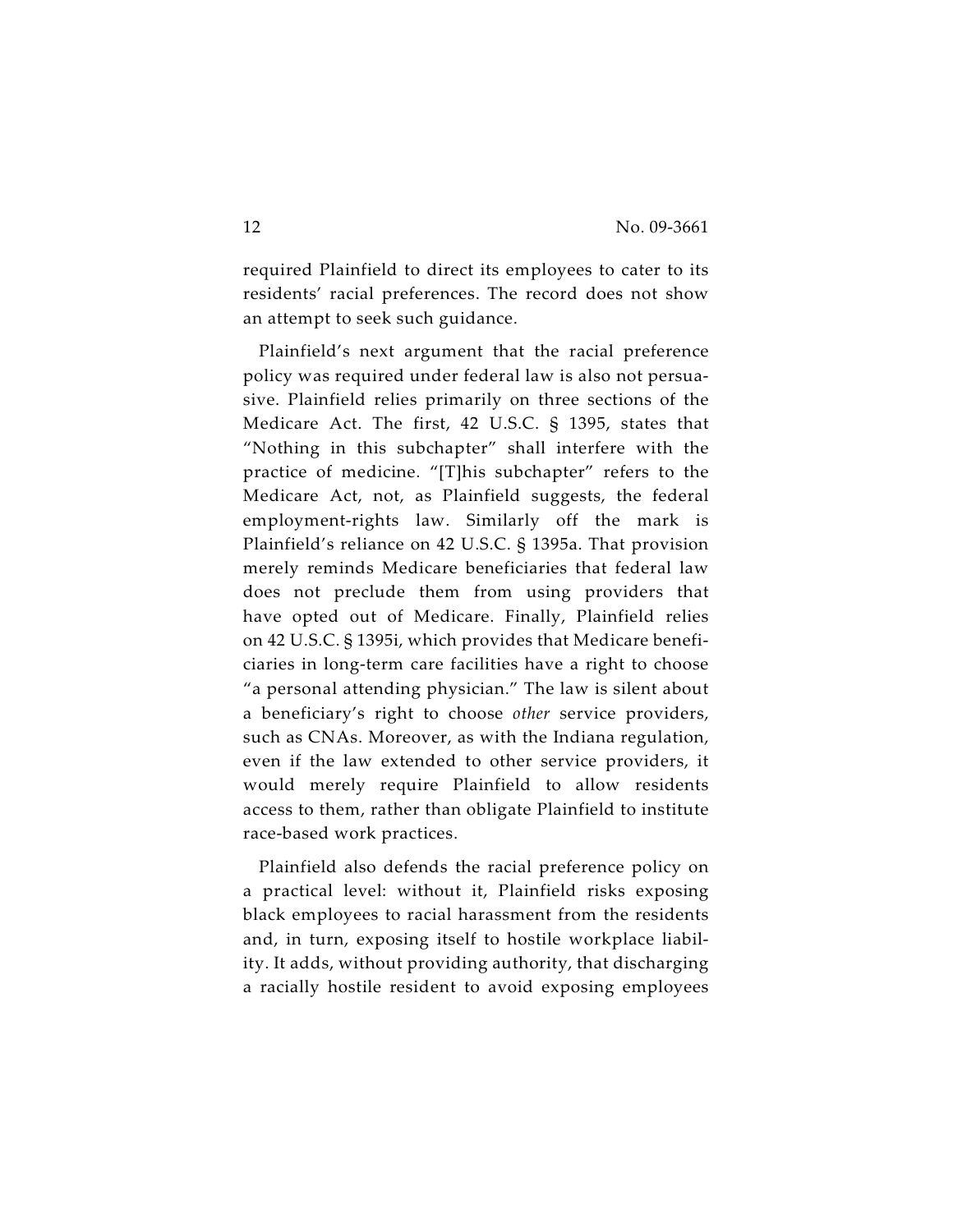to the resident is illegal. But without resorting to discharging residents, a long-term care facility confronted with a hostile resident has a range of options. It can warn residents before admitting them of the facility's nondiscrimination policy, securing the resident's consent in writing; it can attempt to reform the resident's behavior after admission; and it can assign staff based on raceneutral criteria that minimize the risk of conflict. *See* Patrick Gavin & JoAnne Lax, *When Residents and Family Harass Staff: The Tightrope between Regulatory Compliance, Risk Management and Employment Liability*, LONG TERM CARE AND THE LAW 16-18 (Feb. 27, 2008) (American Health Lawyers Association, Seminar Materials). Plainfield could have, for instance, advised its employees that they could ask for protection from racially harassing residents. That way, Plainfield would not be imposing an unwanted, race-conscious work limitation on its black employees; rather, it would be allowing all employees to work in a race-neutral, non-harassing work environment, as is commonly expected of employers. *Cf. Porter v. Erie Foods Int'l, Inc.*, 576 F.3d 629, 636 (7th Cir. 2009); *Herron v. DaimlerChrysler Corp.*, 388 F.3d 293, 302 (7th Cir. 2005). And even if all these efforts do not guarantee full racial harmony, they exemplify reasonable measures that an employer can undertake to avoid liability for known workplace harassment. *See, e.g., Cooper-Shut v. Visteon Automotive Sys.,* 361 F.3d 421, 426 (7th Cir. 2004).

Plainfield, however, chose none of these options. Instead, Plainfield told Chaney that it was excluding her from work areas and residents solely on account of her race,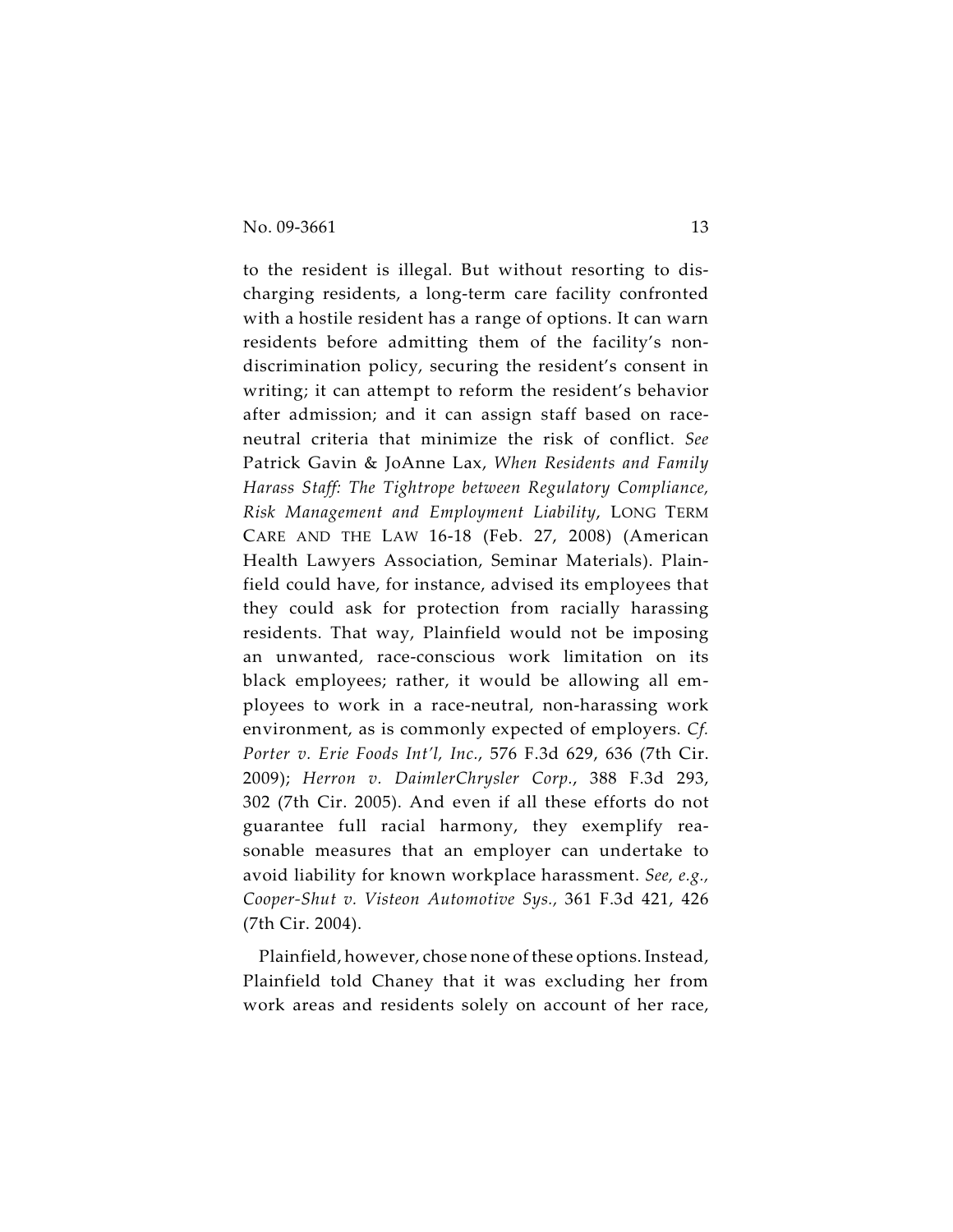thereby creating a racially-charged workplace that poisoned the work environment. In less than three months, Chaney reported at least three specific incidents of harassment, two of which (i.e., "Black bitch" and "why do they keep hiring these black niggers?") involved racial slurs directed toward her. Although the direct epithets stopped after Plainfield learned of them, the record does not show whether the lulls in harassment were fortuitous or the result of remedial action. *See Smith v. Shehan*, 189 F.3d 529, 535 (7th Cir. 1999). More fundamentally, Plainfield never corrected the principle source of the racial hostility in the workplace—its willingness to accede to a patient's racial preferences. The hostility that Chaney described came from daily reminders that Plainfield was employing her on materially different terms than her white co-workers. Fueling this pattern was the racial preference policy, both a source of humiliation for Chaney and fodder for her co-workers, who invoked it regularly. It was, in short, a racially hostile environment, and the evidence presented at summary judgment allows a jury to conclude that Plainfield took insufficient measures to address it.

#### **B. Discriminatory Discharge Claim**

Chaney renews her argument that her discharge was racially motivated. She proceeds under the direct method of proof, which may include direct or circumstantial evidence that race motivated Plainfield's decision. *See Henry v. Jones*, 507 F.3d 558, 566 (7th Cir. 2007). The thrust of Chaney's claim is that Reyes's cursory investigation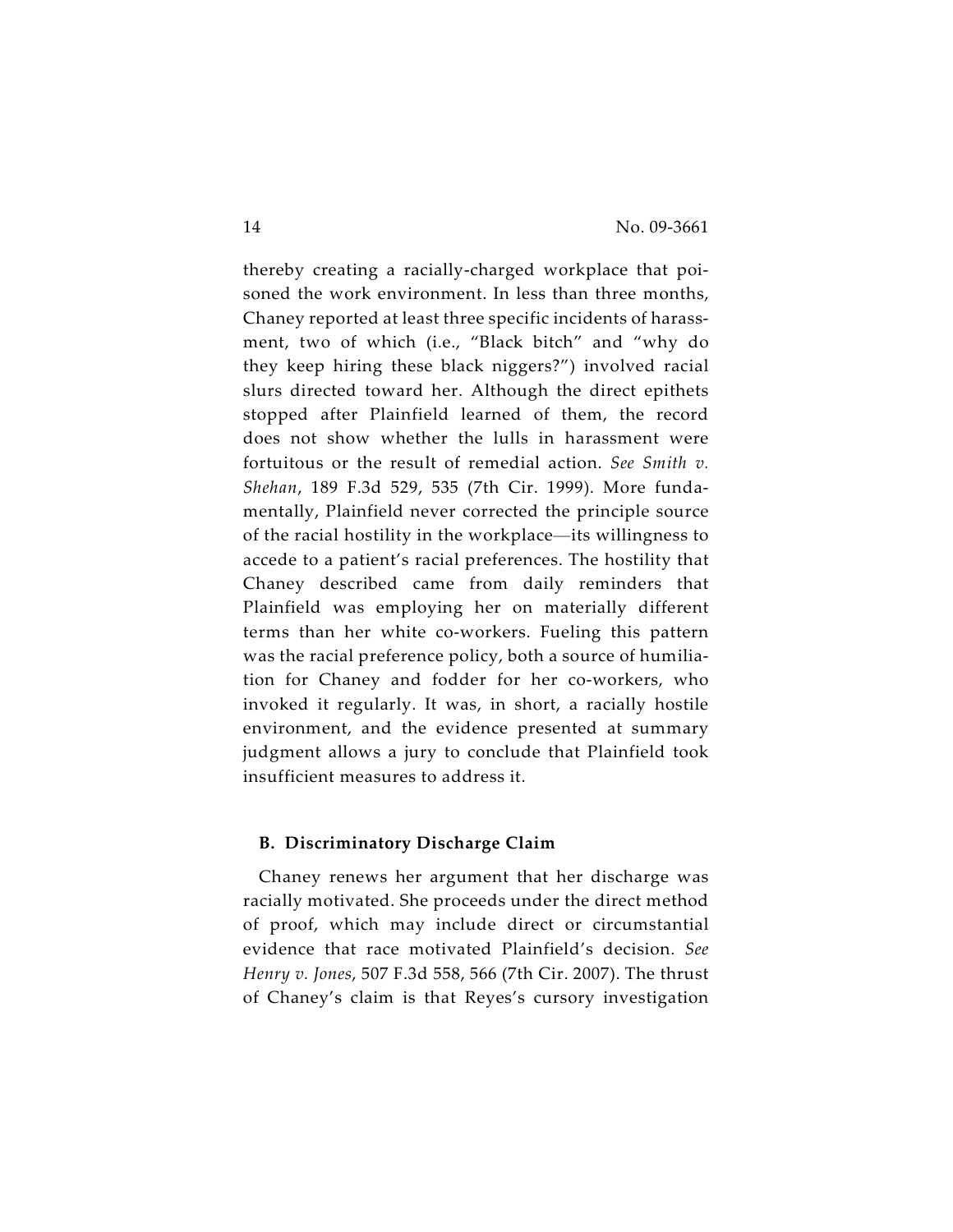into her alleged misconduct casts doubt on the sincerity of the reason that he offered for firing her. Evidence of pretext, by itself, may not always be enough to defeat summary judgment under the direct method. *See Venturelli v. Arc Cmty. Serv.*, 350 F.3d 592, 601 (7th Cir. 2002). But Chaney has also presented other circumstantial evidence of more favorable treatment of a similarly situated co-worker suggesting that race figured into Plainfield's decision to fire her. Taken together, the two threads of evidence create a triable issue whether race motivated Chaney's discharge.

First, the record contains evidence that Plainfield's grounds for firing her were insincere. Reyes had resolved to fire Chaney within 24 hours of receiving Cafouras's complaint, a decision he reached in an unusual way. Askew ordinarily investigated charges of misconduct in her unit, but Reyes conducted his own investigation and decided to fire Chaney without considering Askew's evidence that the complaint was unfounded. Reyes could have easily interviewed Chaney about the incident, as well as co-worker Hart, who was present when Chaney's alleged misconduct occurred. What is more, Chaney states that at the termination meeting, the only reason she was given for her discharge was the alleged use of profanity. During litigation however, Plainfield has focused attention on other potential grounds for firing Chaney such as charges of ignoring the call light and refusing a shift change. A shifting justification for an employment action can itself be circumstantial evidence of an unlawful motive. *See Rudin v. Lincoln Land Cmty. Coll.*, 420 F.3d 712, 723-24 (7th Cir. 2005). Plainfield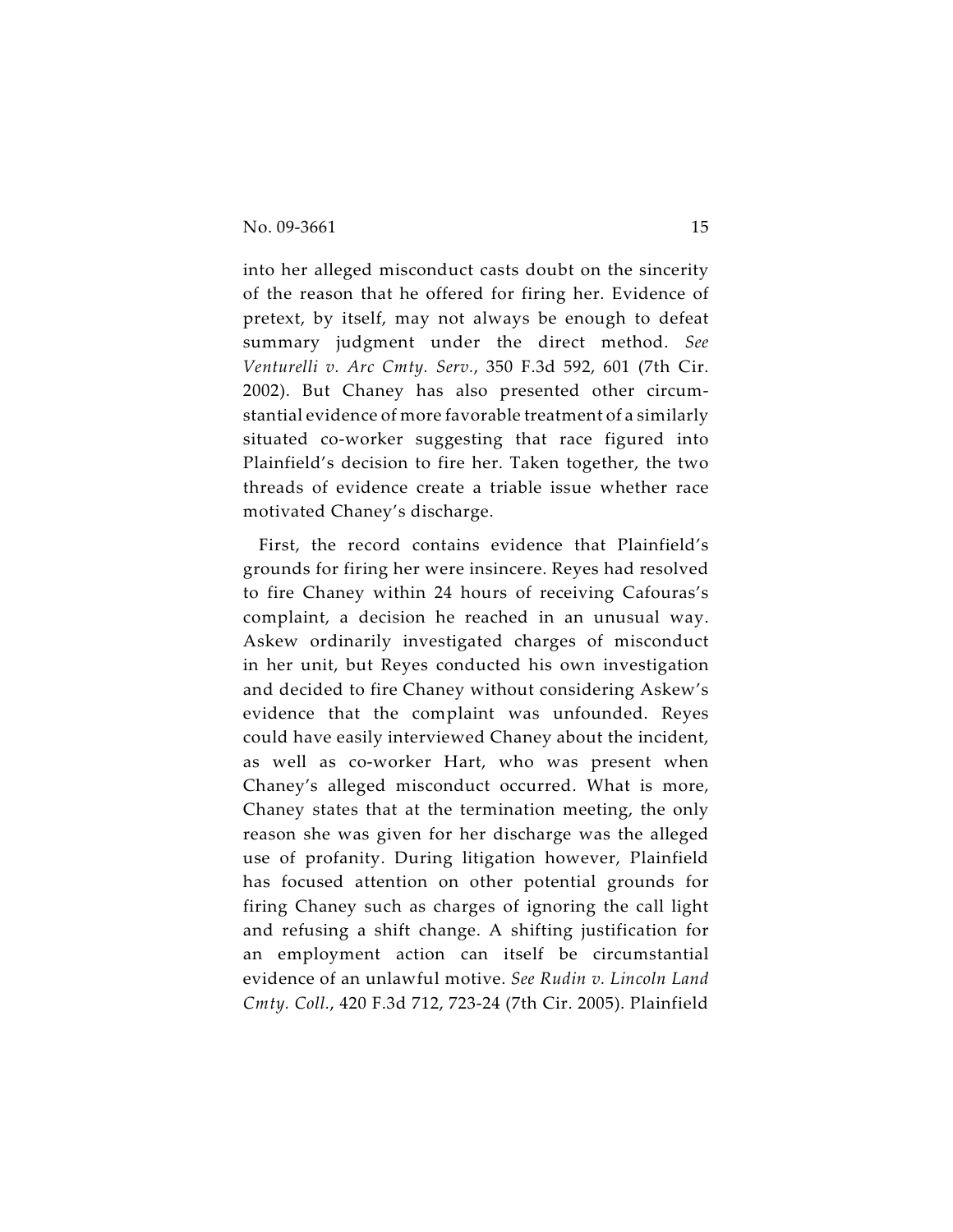counters that Reyes's decision to fire Chaney should be afforded a "presumption of legitimacy" since he was the official that hired her. This argument was forfeited because Plainfield made it only on appeal. *See Arendt v. Vetta Sports, Inc.*, 99 F.3d 231, 237 (7th Cir. 1996). In any case, the "presumption" is just part of the evidentiary mix. *Herrnreiter v. Chi. Hous. Auth.*, 315 F.3d742, 747 (7th Cir. 2002).

Chaney has also presented circumstantial evidence of a disparity in treatment between her and a comparable white nurse aide. Evidence that similarly situated employees outside the protected class received better treatment can help support a circumstantial showing of discrimination. *See Henry*, 507 F.3d at 566. Her first comparable white CNA is Audria, who like Chaney was reported for swearing in the presence of a resident. This comparison would be apt if Chaney had evidence that the complaint went higher up the chain of command than Askew, her immediate supervisor. Since she does not, the comparison is unhelpful, as the decision to discharge Chaney belonged to Reyes, not Askew.

Chaney has a more promising comparator in Hart, the CNA whose patient Chaney was assisting when she allegedly used profanity. Both Chaney and Hart were at the nurse station when Cafouras asked for help. The resident who needed help was in Hart's unit, yet it was Chaney, not Hart, who ultimately responded to the call. True, unlike Chaney, Hart was not accused of using profanity in front of a resident. But the similarly situated co-worker inquiry is a search for a substantially similar